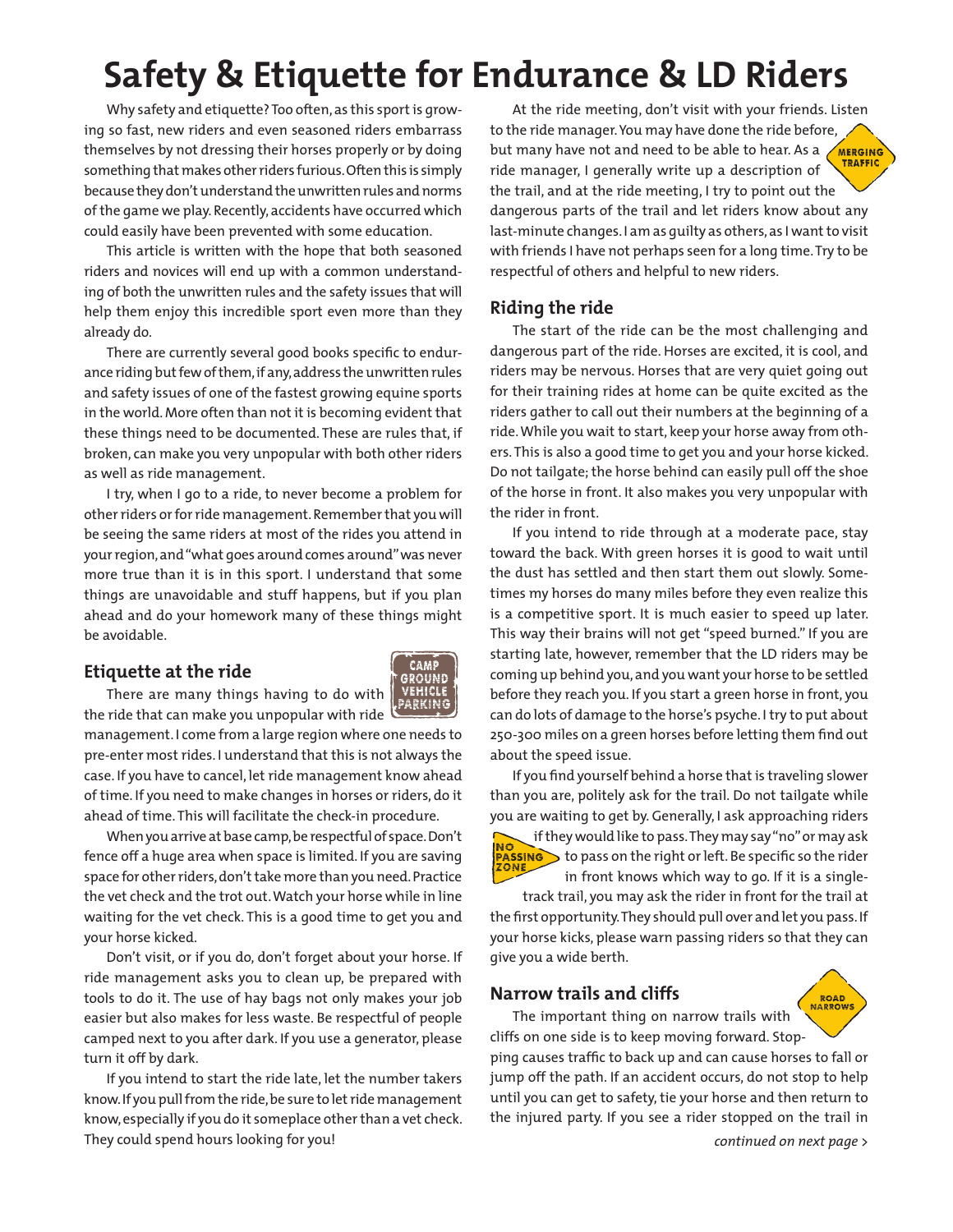front of you, slow down and ask them if all is OK before you continue. If off their horse, they may need you to wait while they mount. Ask them, as many horses will not stand quietly, particularly at the start of a ride.

Pull off the trail if you need to make a tack adjustment. The best would be to check all tack and equipment before the ride starts so you will not have to stop at the start of the ride.

## **Getting through gates**



Some rides take place on ranches and private property that require gates be opened

and closed by the riders. Remember, the rule of the West is to "leave a gate as you find it." If a rider dismounts to open a gate, other riders ride through the gate and wait for the gate person to remount before riding on. Mixing up herds of cattle can cause the land owners grief and riders to lose the use of some beautiful trails. Some rides are fortunate enough to have marshals on the trail to open gates for you and possibly to take numbers. Be sure to call your number loud and clear and to thank them for being there. This is true also if the ride is fortunate enough to have ham radio support.

#### **Water stops and crossings**

Ride management will either provide water in the form of tubs or troughs or there will be natural water in the form of lakes, creeks, rivers, ponds or sometimes just puddles created by rain water. Each of these sources has its own rules of etiquette. If troughs are provided, you are not to sponge out



of them. Often sponges and buckets will be provided for sponging. Sometimes you may use your scoop to pour water on your horse,

but this depends on how precious water is. On our desert rides, this is generally not allowed. It is usually one of the issues discussed at the ride meeting so it is important to be there.

Often a rider is concerned that his horse has not been drinking. If you approach a trough where a horse is drinking, try to let him finish before you let your horse in. Chances are if you let your horse drink before the other is through, he will

quit and it may be the first drink that horse has had all day. Be careful that your bit hangers or shanks do not get caught on the sides of the troughs. If your horse is using the container as a rubbing post



and not drinking, move out of the way so that others may drink, and then return when they are through.

Natural water can present several hazards in the form of bogs, pipes sticking out, slippery rocks and so forth. Always be alert and cautious when approaching a creek, stream or river. Do not let your horse stand at the edge and drink as there could be people lining up behind you. Try to encourage your steed to move forward or downstream to allow others into the water. Again, if you come up on a horse that is already drinking, let him finish.

Ponds can be boggy and there are times when you must *continued on next page >*

weigh the benefit of taking a chance with a bog or passing it

by and waiting for the next water. These again are things that will be pointed out at the ride meeting or illustrated on the map so that you will know where the next water is located.



Be certain to practice crossing water before you go to a ride with water. If that doesn't happen, get to the ride early so that you can practice before the ride starts. Don't count on your horse to follow another horse through. Often they tend to want to jump the water obstacles which can be dangerous to you, your horse and others. You are probably better off on the horse than off. It is definitely worth traveling to where you can practice prior to the ride. Don't just expect it to happen.

### **At the vet check**

Vet checks can be the cause of much discontent. Remember most of those helping are volunteers and doing their best. At my rides, a rider can be disqualified for being abusive to the help. In most cases, ride managers try to use experienced help, especially for the pulse checks.

If you cannot ride a ride for some reason, volunteer to help. Endurance riders are by far the best help as they understand what is going on and can generally take a pulse a little faster. I often have to depend on crews, or riders who are not riding, to help with my rides. Experienced help can really make a difference to the riders and to the flow of a ride. At the same time helping with a ride is a great place for new riders to see what it is all about. Be patient! At vet checks, be polite and thank the volunteers for their help.

### **Safety issues**

It has become apparent to me that just the way one handles the horse prior to the ride, during the ride during the time at base camp, and



on the trail, can prevent many unnecessary accidents. I realized, while teaching an equine science class, that horsemen do many things while working with and around horses to save their lives each day. In the course of riding some 20,000 career miles, I've been the observer of and sometimes the participant in unnecessary accidents. Most of these comments are based on actual incidents.

### **Tying the horse**

Improperly tying the horse is probably responsible for more injuries than any other one thing. Even if they are properly tied, they can still get into trouble. If horses are not eating, tie them short. Or better yet, arrange for them to eat while tied short. While saddling or grooming either tie them short or not at all. If they need to eat and drink from the ground, tie them just long enough to barely reach the ground. Be sure there is nothing on which they could get the rope caught as horses